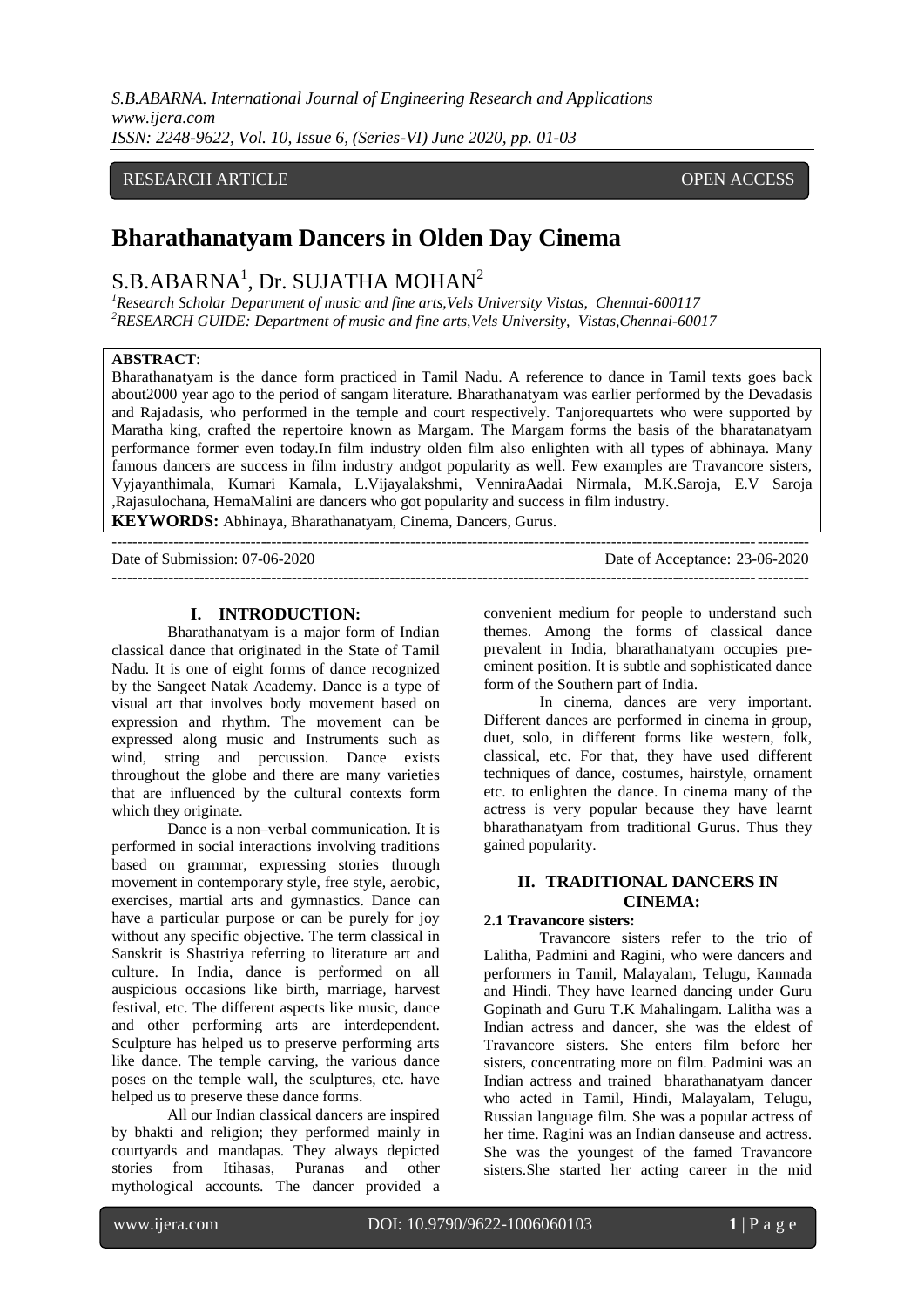1950's along with her sister Padmini and has acted in movies of different Indian language including Hindi, Malayalam, Tamil, Telugu. She acted in many dramas also.

## **2.2Vyjayanthimala:**

She learnt bharathanatyam from Guru Vazhuvoor Ramiahpillai and Carnatic music from ManakkalSivarajaIyer. She had her Arangetram at the age of 13 and started performing in Tamilnadu later. Vyjayanthimala was regarded as one of the best actresses in Indian cinema. When director M.V Raman was looking for a new face to cast in AVM productions Vazhkai, he saw Vyjayanthimala performing bharathanatyam in Gokhale hall, Chennai.Vyjayanthimala was known as the lady superstar.

## **2.3Kumari kamala:**

She is an Indian dancer and actress. Initially featured as a child dancer, Kamala appeared in almost 100 Tamil, Hindi, Telugu, and Kannada films throughout her career. In the 1970s she became a teacher of the Vazhuvoor style of dance in which she specialises. At an early age kamala began taking lessons in the kathak dance style from LachhuMaharaj in Bombay. She also took lessons in Hindustani classical music from Shankar Rao Vyas. Her dancing was noticed by other filmmakers and she moved to hindi films. She was trained under the Bharatanatyam teachers Kattumannarkoil lMuthukumara Pillai and Vazhuvoor B. RamaiyahPillai

# **2.4 L.Vijayalakshmi:**

She is an Indian film actress and classical dancer whose career was in the 1960s and 1970s.She appeared in Malayalam,Tamil, Kannada, Telugu,andHindi films. Vijayalakshmi'sFather noticed her talent for dancing and sent her to a mentor;Sukumara Pillai. Vijayalakshmi's first performance was at a temple in Andhra Pradesh when she was nine years old. When Vijayalakshmi needed advanced dancing training,she was mentored by Kamala. Vijayalakshmi met K. J.Sarasa who sent her to the dance Teacher, VazhuvoorRamaiah Pillai. Ten months later. Vijaayalakshmi made her debut at the RasikaRanjani Sabha. Vijayalashmi was introduced by E.KrishnaIyer,a classical artist, to the filmmaker,V.Shantaram. Vijayalakshmi's films included the bhangra dance form eg-Aadaludan paadalai .

## **2.5 Venniraaadainirmala:**

She was born as A.B.Shanthi in Kumbakonam .She is a Indian actress who has appeared in Tamil, Malayalam and Telugu film. Debuting through C.V. Sridhar's venniraaadai in 1965,she has appeared in over 200 films in Tamil. She has acted in around 50 films in Malayalam with the screen name Usha Kumari. In addition to her acting career, Nirmala is a trained bharathanatyam dancers from Guru Shanmuga Sundaram Pillai.

# **2.6 M.KSaroja:**

Madras Kadiravelu Saroja,is an Indian classical dancer, known for her expertise, as an exponent and as a teacher, in the classical dance form of bharathanatyam. The Government of India honoured her, in 2011,with the PadmaShri, the fourth highest civilian award,for her services to the field of art and culture.She started learning classical dance when she was five years old,along with her sister, under the tutelage of Muthukumaran Pillai a known classical dance teacher and reportedly, the first dance teacher at Rukmini Devi Arundale'sKalakshetra. M.K Sarojaacted in the popular mythological movies such as Nallathambi and Krishna Bhakthi. She retired from professional dance, after 40 active years in 2000.The legacy of M.K Saroja remains the purity brought into the bharatanatyam and lives through the numerous student

# **2.7 E.V.Saroja:**

E.V Saroja was a famous Tamil and Telugu actress and dancer. She was born on the third of November 1983 as Enganv. Saroja. She belonged to Engan village of Thiruvarur district, Tamil nadu. She was a disciple of Vazhuvoor Ramaiah Pillai. Her debut film was En Thangai in 1952 M.G Ramachandran. She acted in about 70 films with other top-ranking stars of Tamil and Telugu film industry like Gemini Ganesan, Akkineni Nageswara Rao. Her mother tongue isTamil

## **2.8 Sayee-Subbulakshmi:**

Sayee and Subbhulakshmi, were two Indian female bharathanatyam dancers,who performed on stage in South Indian and Hindifilms. They were popular during the 1950s and 60s.They were noted for their synchronised dancing. They alsoperformed Kathakand folk dances in regional languages films and Hindi films. Muthuswamy Pillai is a dance teacher who has choreographed dances for films since 1938.He trained them for 7 years. They were also trained in kathak dance by Gopi Krishna. TheirArangetramwas conducted at R.R Sabha hall. Theywere called by N.S Krishnan as PambaraSahodarigal. Subbulakshmi taughtbharathanatyam to students. She was felicitated with the Kalaimamani award in 2000for her services as a teacher.